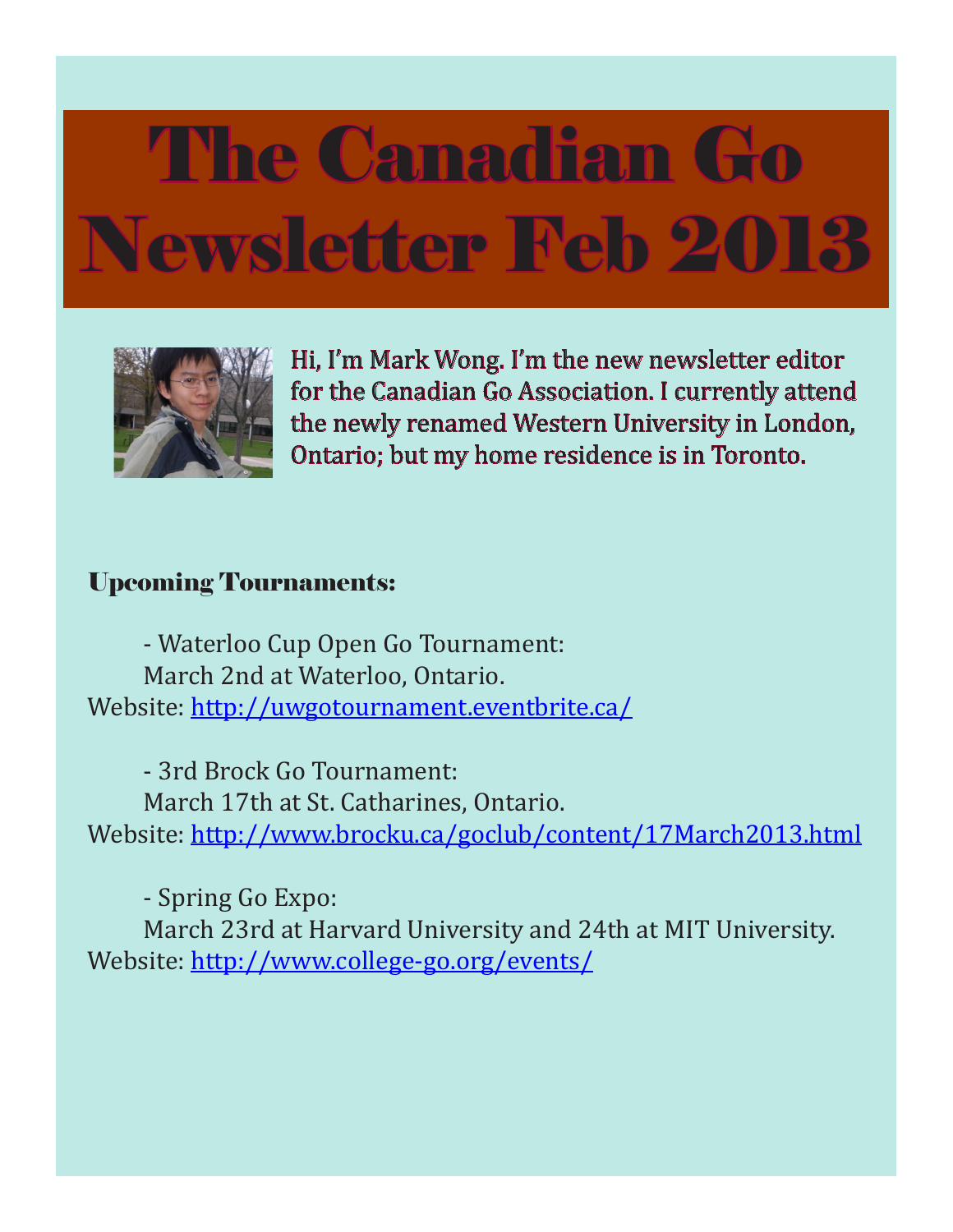Club Spotlight: The Forest City Go Club!

By: Mark Wong

Ever since 2011, the Forest City Go Club lay in the depths of London, Ontario. It is a quaint little club of 8 regular members and many more people who just pop by. If you are anywhere near London, Ontario on a Tuesday night, please feel free to stop by. You can find us at: http://forestcitygo.wordpress.com/

This Week on BadukTV

By: Matt Mennie

This week on BadukTV the Nongshim Cup is airing live. This will take place on Thursday, February 28th and Friday, March 1st, 3PM to 7PM KST. You can tune in to all these exciting tournament matches at www.baduktv.kr.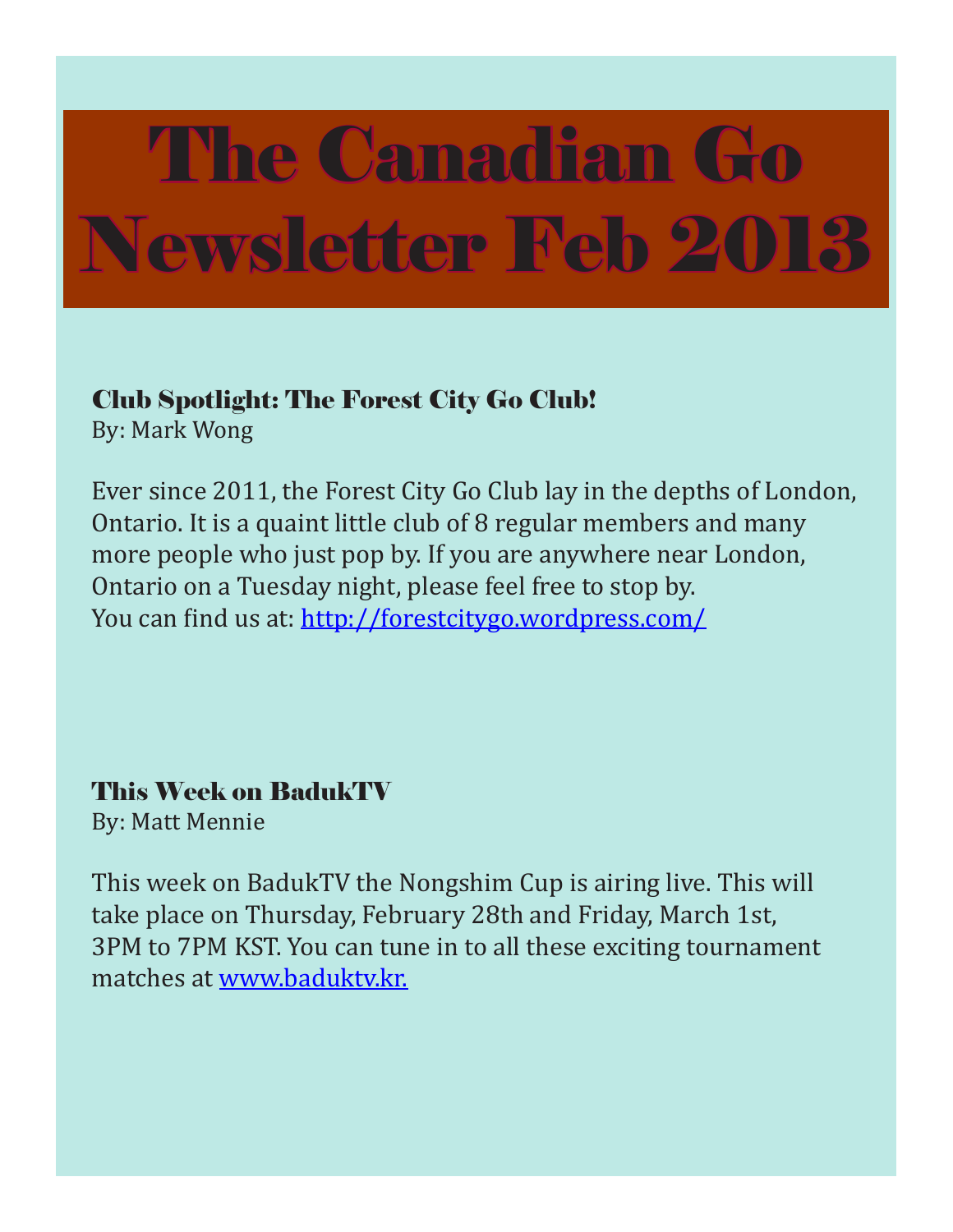Canada Wins in Nail-biting 5th Youth Friendship Match By: Lawrence Ku

Aiming to keep its winning streak alive, Canada put on a thrilling come-from-behind victory at the 5th US-Canada Youth Friendship Match, held this past Saturday on KGS and viewed live by over 200 go fans. Featuring the strongest amateur youth players in North America, the match seemed to be locked in for the US, as Albert Yen, Andrew Lu, and Aaron Ye won the first three games. However, Canada came storming back, with wins by Jianing Gan and Oliver Wolf, leaving the top board of Calvin Sun versus Bill Lin to be the deciding (tiebreaking) game.

In the end, Bill Lin prevailed, bringing the Canadians back to a 3-3 split in wins and a victory with the top board tiebreak secured. Next, the North American team looks for a repeat victory over the European youth in the Transatlantic Match that will be played this coming spring. (Full results can be seen here: http://www.usgo. org/5th-usa-canada-youth-friendship-match)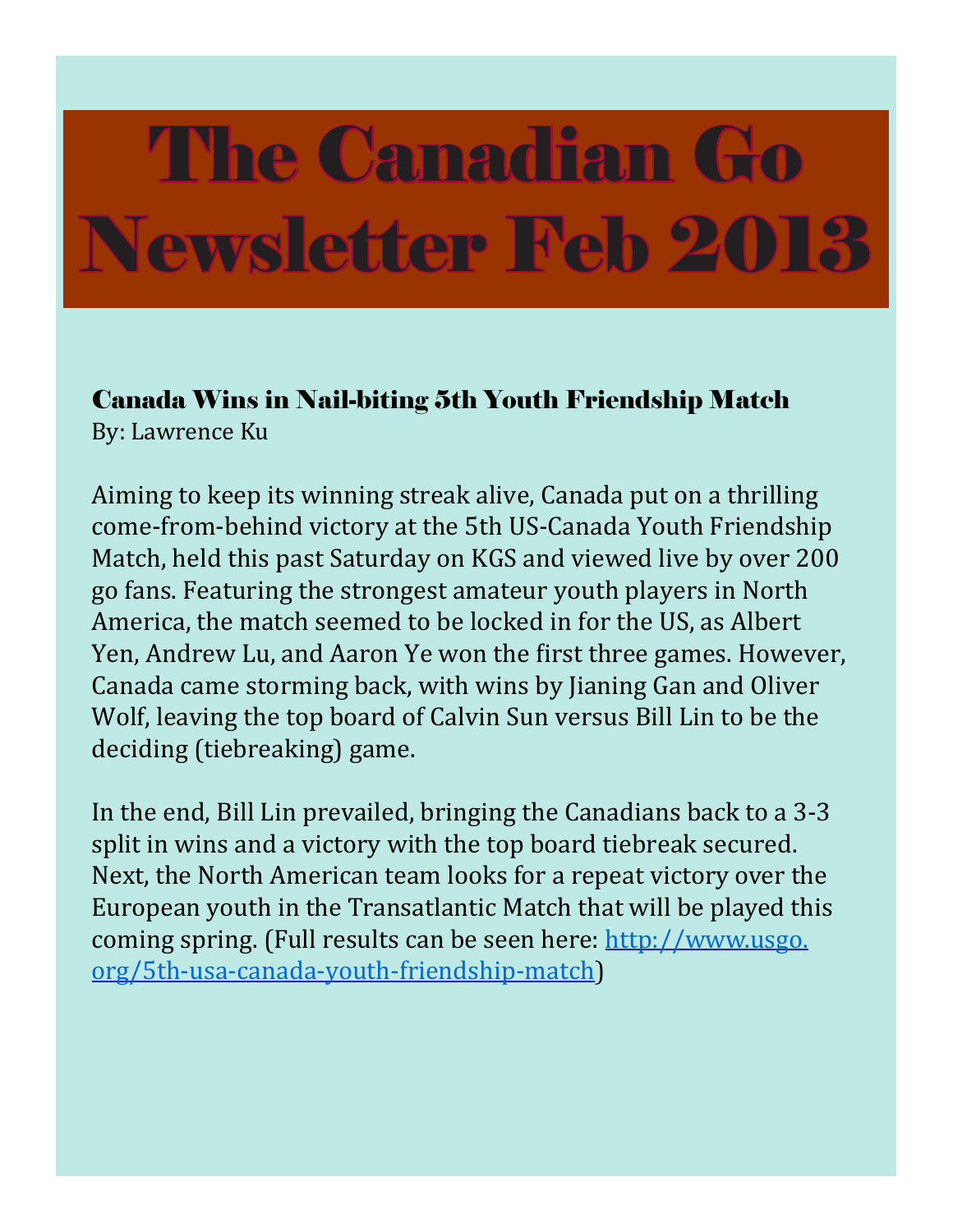Exciting New Go Servers! By: Matt Mennie

### **Go9Dan.com Go Server**

Go9Dan.com is a new web-based Go Server. Currently there are professionals playing on the server in tournament play. Most notiably this month is the AGA-Europe vs Sedol 10 Game series. You can tune in for all new tournaments on this new and exciting server at http://www.go9dan.com.

#### **Kaya.gs Go Server**

Kaya.gs is a new web-based Go Server. It is currently in beta and has a wide variety of features. Some features include, the ability to look up Go terms typed in the game chat, and the feature of having variations of in progress games, while they are being played. You can sign up for the server here: http://www.kaya.gs.